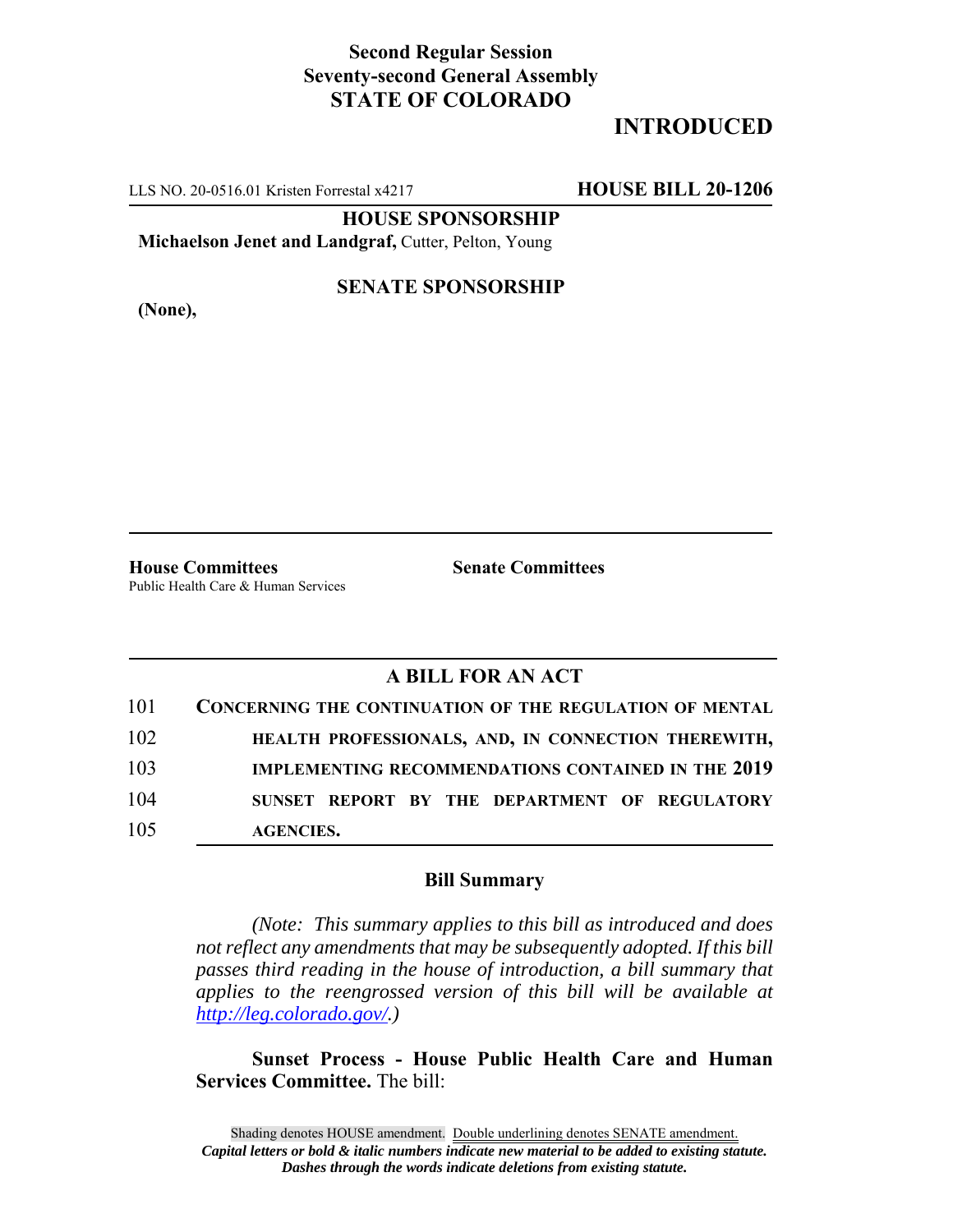- ! Continues the regulation of mental health professionals until 2029;
- ! Clarifies that mental health professionals may administer opiate antagonists;
- ! Allows the staff of a mental health board to approve applications for licensure, certification, and registration without ratification from the respective board unless the board deems ratification necessary;
- ! Clarifies that licensees, certificate holders, and registrants are not required to form a professional service corporation;
- ! Requires a mental health professional to disclose to clients that the client's medical records may not be maintained longer than 7 years;
- ! Exempts students who are enrolled in a school program and are practicing as part of a school practicum or clinical program from licensing, certification, and registration requirements;
- ! Grants title protection to additional persons practicing in the mental health field;
- ! Clarifies that a mental health professional may disclose confidential communications if there is a threat to a school or its employees and personnel;
- ! Makes the conviction of a crime that is related to mental health practice a violation of the mental health practice acts;
- ! Makes the failure to report the conviction of a felony a violation of the mental health practice acts;
- ! Clarifies that it is not a prohibited activity for a mental health professional to offer or accept payment for services provided from a referral;
- ! Authorizes the appropriate regulatory board to suspend a mental health professional's license, certification, or registration for the failure to comply with a board-ordered mental or physical examination;
- ! Allows mental health professionals to resolve certain issues informally prior to reporting a violation to the applicable board;
- ! Allows supervision of an applicant for a social worker license to be done virtually and by a person other than a licensed social worker;
- ! Repeals the requirement that a candidate for a social work license must be supervised by a licensed social worker and allows supervision as approved by the state board of social work examiners;
- ! States that, for licensed social workers or licensed clinical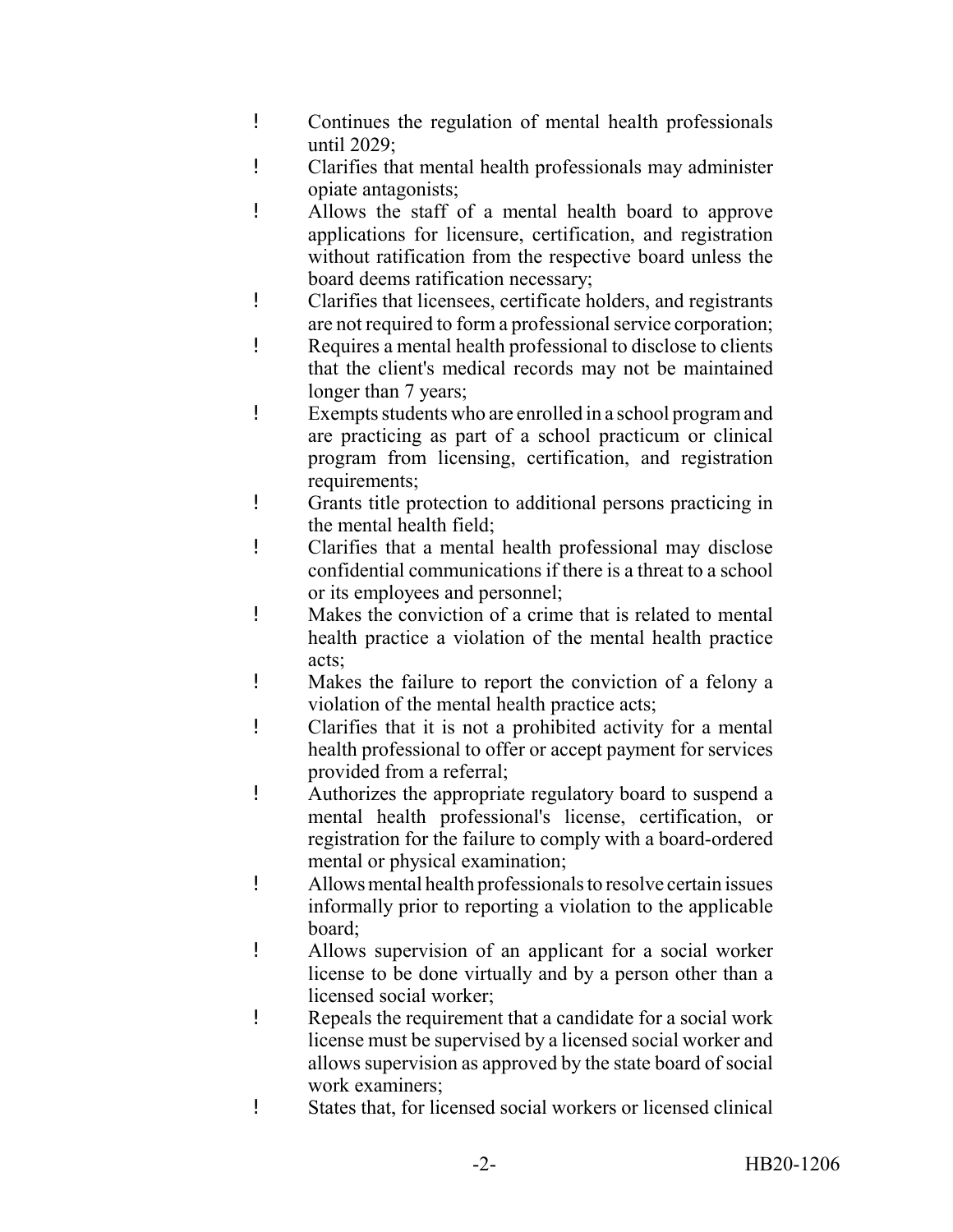social workers, course work is the only professional competency activity that can fulfill all the continuing competency requirements;

- ! Requires applicants for psychology licensure to complete a name-based criminal history record check upon initial application;
- ! Repeals the requirements that members of the mental health boards must be United States citizens;
- ! Repeals the provision allowing a licensed mental health professional or a licensure candidate to register with the database of registered psychologists; and
- ! Grants general rule-making authority to the state board of addiction counselor examiners and requires the state board of human services in the department of human services to establish by rule education requirements for addiction counselors.
- 1 *Be it enacted by the General Assembly of the State of Colorado:*
- 2 **SECTION 1.** In Colorado Revised Statutes, **amend** 12-245-234 3 as follows:
- 4 **12-245-234. Repeal of article subject to review.** This article 5 245 is repealed, effective September 1, 2020 2029. Before the repeal, all 6 of the boards relating to the licensing, registration, or certification of and 7 grievances against any person licensed, registered, or certified pursuant 8 to this article 245 are scheduled for review in accordance with section 9 24-34-104.
- 10 **SECTION 2.** In Colorado Revised Statutes, 24-34-104, **repeal** 11 (19)(a)(III); and **add** (30)(a)(III) as follows:
- 12 **24-34-104. General assembly review of regulatory agencies** 13 **and functions for repeal, continuation, or reestablishment - legislative** 14 **declaration - repeal.** (19) (a) The following agencies, functions, or both, 15 are scheduled for repeal on September 1, 2020:
- 16 (III) Notwithstanding subsection  $(7)(a)$  of this section, the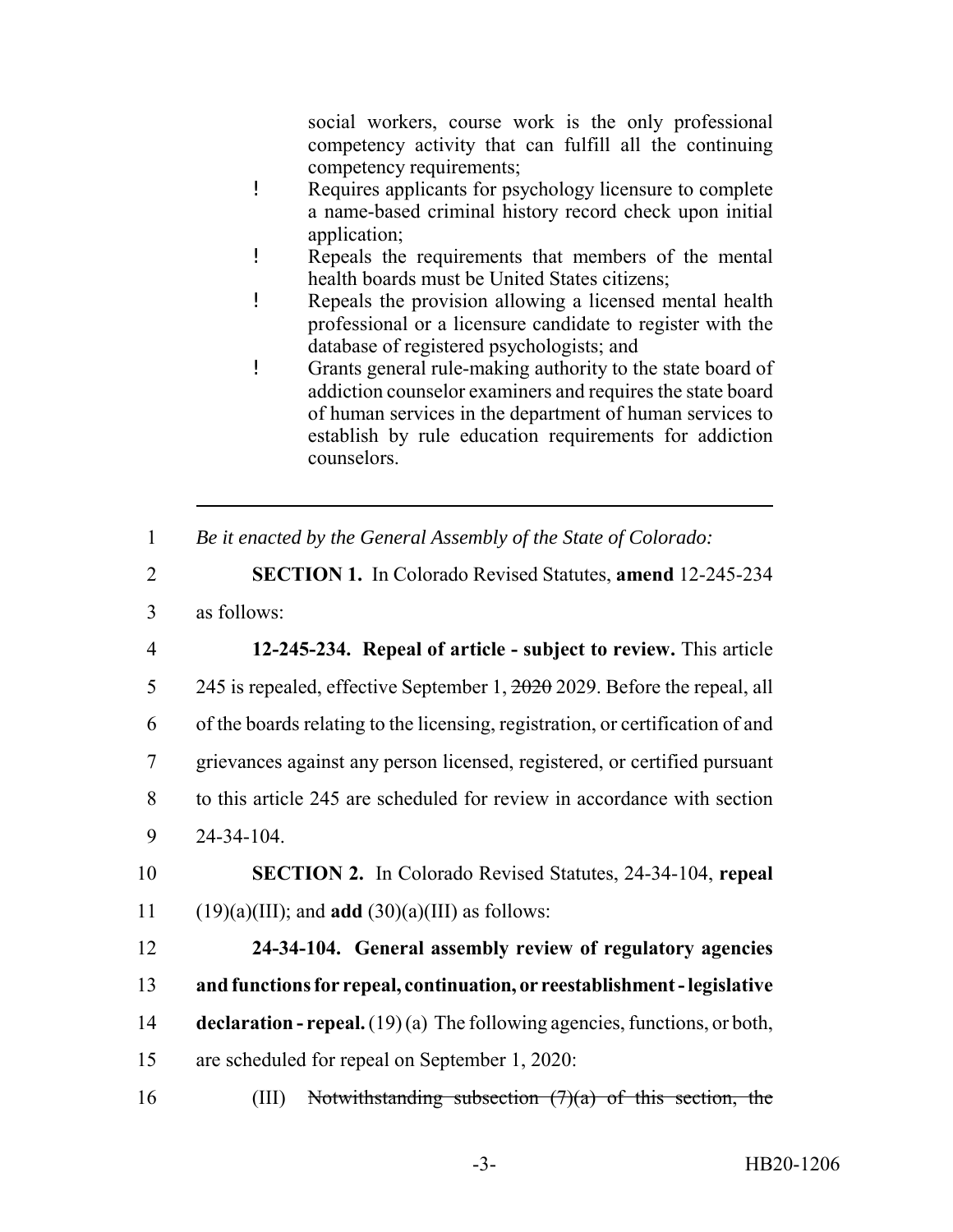functions of the boards specified in article 245 of title 12, relating to the 2 licensing, registration, or certification of and grievances against a person licensed, registered, or certified pursuant to article 245 of title 12;

 (30) (a) The following agencies, functions, or both, are scheduled for repeal on September 1, 2029:

 (III) NOTWITHSTANDING SUBSECTION (7)(a) OF THIS SECTION, THE FUNCTIONS OF THE BOARDS SPECIFIED IN ARTICLE 245 OF TITLE 12 RELATING TO THE LICENSING, REGISTRATION, OR CERTIFICATION OF AND GRIEVANCES AGAINST A PERSON LICENSED, REGISTERED, OR CERTIFIED 10 PURSUANT TO ARTICLE 245 OF TITLE 12.

 **SECTION 3.** In Colorado Revised Statutes, 12-245-204, **amend**  $12 \quad (5)$  as follows:

 **12-245-204. Boards - division to supervise - meetings - duties - powers - rules - removal of members - limitation on authority.** (5) In carrying out its duties related to the approval of applications for licensure, registration, or certification pursuant to this section, section 12-245-214, and this article 245, each board shall delegate the function of the preliminary review and approval of applications to the staff of the board, with approval of an application ratified by action of the board IF RATIFICATION IS DEEMED NECESSARY BY THE BOARD. Each board, in its sole discretion, may individually review any application requiring board consideration prior to the approval of the application pursuant to section 12-245-214 and this article 245.

# **SECTION 4.** In Colorado Revised Statutes, **amend** 12-245-210 as follows:

 **12-245-210. Drugs - medicine.** (1) Nothing in this article 245 permits psychologists, social workers, marriage and family therapists,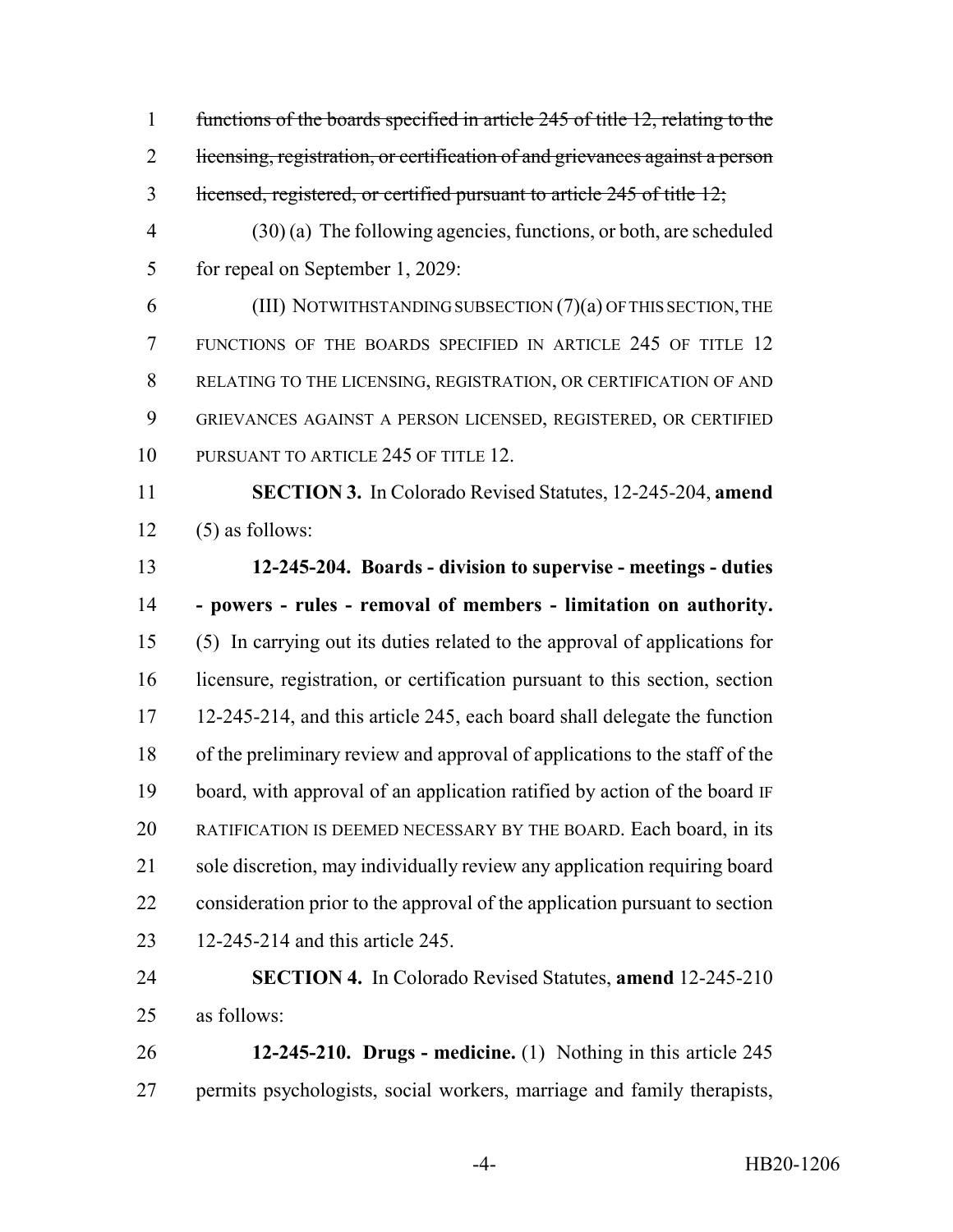licensed professional counselors, psychotherapists, and addiction counselors licensed, registered, or certified under this article 245 to administer or prescribe drugs or in any manner engage in the practice of medicine as defined by the laws of this state.

 (2) NOTWITHSTANDING SUBSECTION (1) OF THIS SECTION, A PSYCHOLOGIST, SOCIAL WORKER, MARRIAGE AND FAMILY THERAPIST, LICENSED PROFESSIONAL COUNSELOR, PSYCHOTHERAPIST, OR ADDICTION COUNSELOR LICENSED, REGISTERED, OR CERTIFIED UNDER THIS ARTICLE 245 MAY POSSESS, FURNISH, OR ADMINISTER AN OPIATE ANTAGONIST IN ACCORDANCE WITH SECTION 12-30-110.

 **SECTION 5.** In Colorado Revised Statutes, 12-30-110, **amend** 12 (1)(b) introductory portion,  $(2)(b)$ ,  $(3)(c)(III)$ , and  $(3)(c)(IV)$ ; and **add** 13 (3)(c)(V) and  $(7)$ (b.5) as follows:

 **12-30-110. Prescribing or dispensing opiate antagonists - authorized recipients - definitions.** (1) (b) A law enforcement agency or first responder; an employee or volunteer of a harm reduction organization; a school district, school, or employee or agent of a school; 18 or a person described in section 25-20.5-1001; OR A MENTAL HEALTH PROFESSIONAL may, pursuant to an order or standing orders and protocols: (2) (b) A law enforcement agency, first responder, harm reduction 21 organization, or person described in section 25-20.5-1001, OR A MENTAL 22 HEALTH PROFESSIONAL is strongly encouraged to educate its employees and volunteers, as well as persons receiving an opiate antagonist from the 24 law enforcement agency, first responder, harm reduction organization, or person described in section 25-20.5-1001, OR MENTAL HEALTH PROFESSIONAL, on the use of an opiate antagonist for overdose, including instruction concerning risk factors for overdose, recognizing an overdose,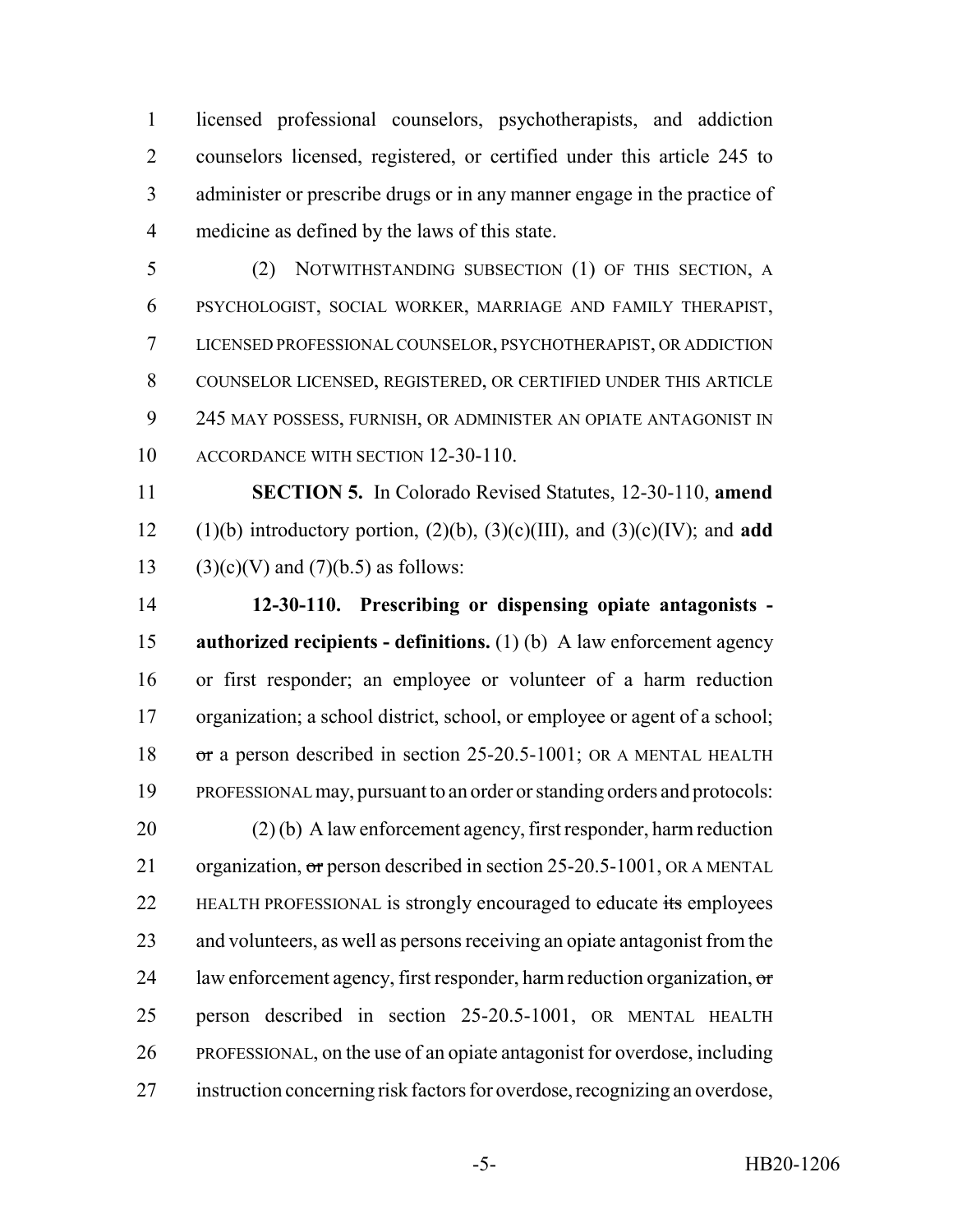calling emergency medical services, rescue breathing, and administering an opiate antagonist.

3 (3) Neither a prescriber described in subsection  $(7)(h)(I)$  of this section nor a pharmacist engages in unprofessional conduct pursuant to section 12-240-121 or 12-280-126, respectively, and a prescriber 6 described in subsection  $(7)(h)(II)$  of this section does not engage in conduct that is grounds for discipline pursuant to section 12-255-120, if the prescriber issues standing orders and protocols regarding opiate antagonists or prescribes or dispenses, or the pharmacist dispenses, pursuant to an order or standing orders and protocols, an opiate antagonist 11 in a good-faith effort to assist:

 (c) The following persons in responding to, treating, or otherwise assisting an individual who is experiencing or is at risk of experiencing an opiate-related drug overdose event or a friend, family member, or other person in a position to assist an at-risk individual:

- (III) A school district, school, or employee or agent of a school; or
- (IV) A person described in section 25-20.5-1001; OR
- (V) A MENTAL HEALTH PROFESSIONAL.
- (7) As used in this section:

 (b.5) "MENTAL HEALTH PROFESSIONAL" MEANS A PSYCHOLOGIST, SOCIAL WORKER, MARRIAGE AND FAMILY THERAPIST, LICENSED PROFESSIONAL COUNSELOR, PSYCHOTHERAPIST, OR ADDICTION 24 COUNSELOR LICENSED, REGISTERED, OR CERTIFIED UNDER ARTICLE 245 OF 25 THIS TITLE 12

 **SECTION 6.** In Colorado Revised Statutes, 13-21-108.7, **amend** (3)(b)(I) as follows: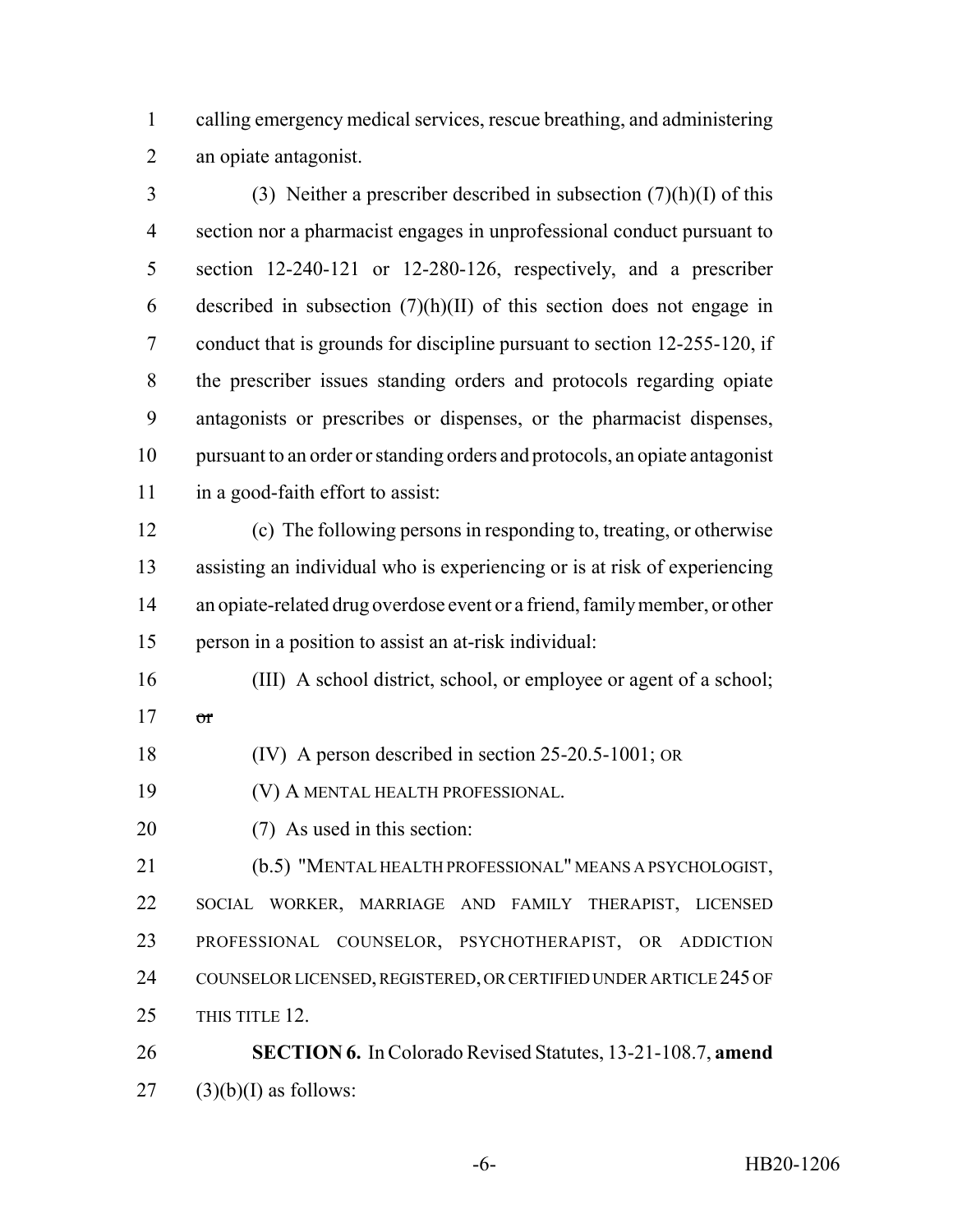**13-21-108.7. Persons rendering emergency assistance through the administration of an opiate antagonist - limited immunity - legislative declaration - definitions.** (3) **General immunity.** (b) This subsection (3) also applies to: (I) A law enforcement agency or first responder; an employee or 6 volunteer of a harm reduction organization;  $\sigma$ r a school district, school, or employee or agent of a school acting in accordance with section 12-30-110 (1)(b), (2)(b), and (4)(b) and, as applicable, section 22-1-119.1; OR A MENTAL HEALTH PROFESSIONAL AS DEFINED IN SECTION 12-30-110 (7)(b.5); and **SECTION 7.** In Colorado Revised Statutes, 18-1-712, **amend**  $(2)(b)(I)$  as follows: **18-1-712. Immunity for a person who administers an opiate antagonist during an opiate-related drug overdose event - definitions.** (2) **General immunity.** (b) This subsection (2) also applies to: (I) A law enforcement agency or first responder; an employee or 17 volunteer of a harm reduction organization; or a school district, school, or employee or agent of a school acting in accordance with section 12-30-110 (1)(b), (2)(b), and (4)(b) and, as applicable, section 20 22-1-119.1; OR A MENTAL HEALTH PROFESSIONAL AS DEFINED IN SECTION 21 12-30-110 (7)(b.5); and **SECTION 8.** In Colorado Revised Statutes, 12-245-213, **amend** (1) introductory portion as follows: **12-245-213. Professional service corporations for the practice of psychology, social work, marriage and family therapy, professional counseling, and addiction counseling - definitions.** (1) Licensees, registrants, or certificate holders may, BUT ARE NOT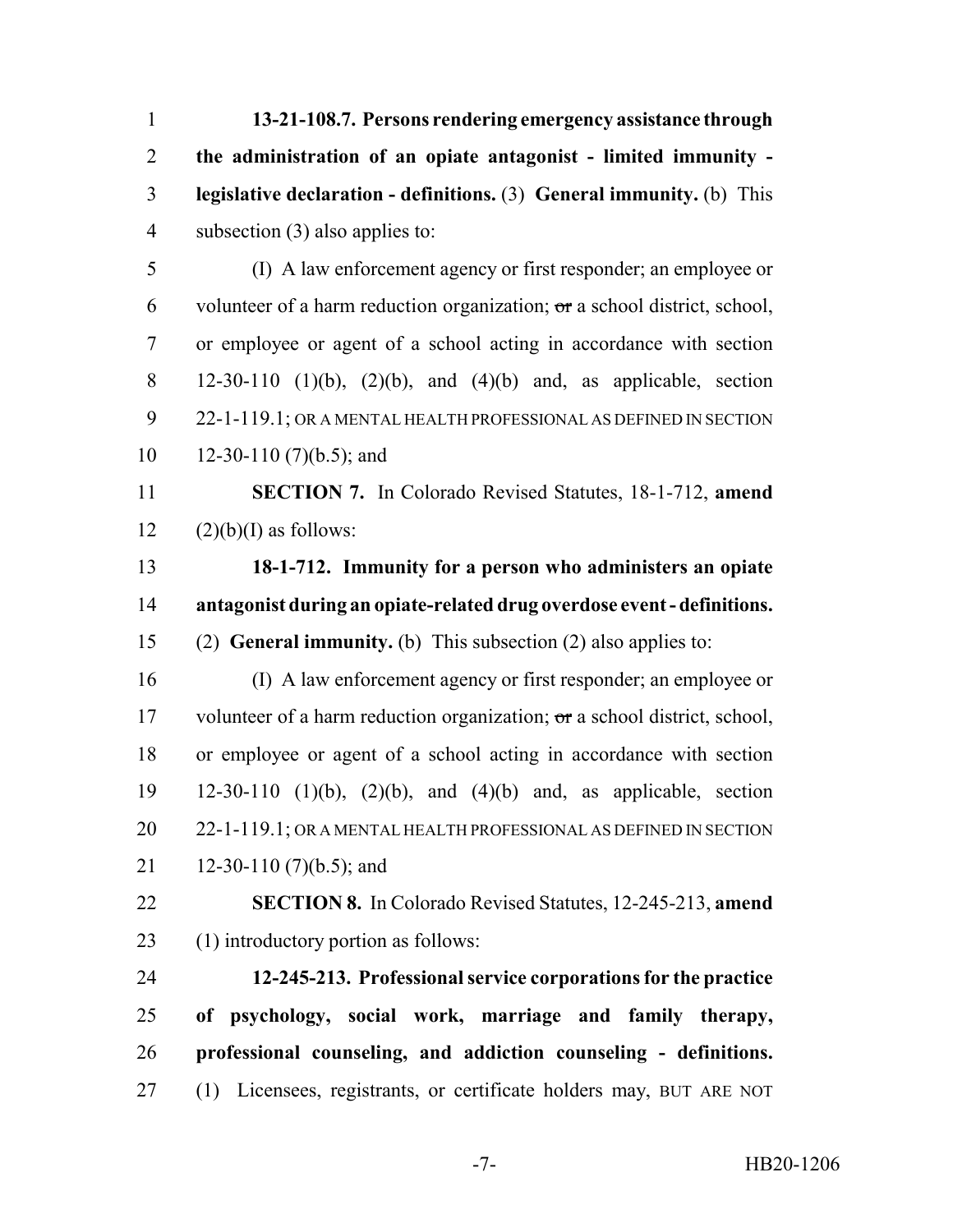REQUIRED TO, form professional service corporations for the practice of psychology, social work, marriage and family therapy, professional counseling, psychotherapy, or addiction counseling under the "Colorado Business Corporation Act", articles 101 to 117 of title 7, if the corporations are organized and operated in accordance with this section. The articles of incorporation of a professional service corporation formed pursuant to this section must contain provisions complying with the following requirements:

 **SECTION 9.** In Colorado Revised Statutes, 12-245-216, **amend** 10  $(1)(d)(IV)$  and  $(1)(e)$ ; and **add**  $(1)(f)$  as follows:

 **12-245-216. Mandatory disclosure of information to clients.** (1) Except as otherwise provided in subsection (4) of this section, every licensee, registrant, or certificate holder shall provide the following information in writing to each client during the initial client contact:

(d) A statement indicating that:

 (IV) The information provided by the client during therapy sessions is legally confidential in the case of licensed marriage and family therapists, social workers, professional counselors, and psychologists; licensed or certified addiction counselors; and registered psychotherapists, except as provided in section 12-245-220 and except for certain legal exceptions that will be identified by the licensee, registrant, 22 or certificate holder should any such situation arise during therapy; and

 (e) If the mental health professional is a registered psychotherapist, a statement indicating that a registered psychotherapist is a psychotherapist listed in the state's database and is authorized by law 26 to practice psychotherapy in Colorado but is not licensed by the state and is not required to satisfy any standardized educational or testing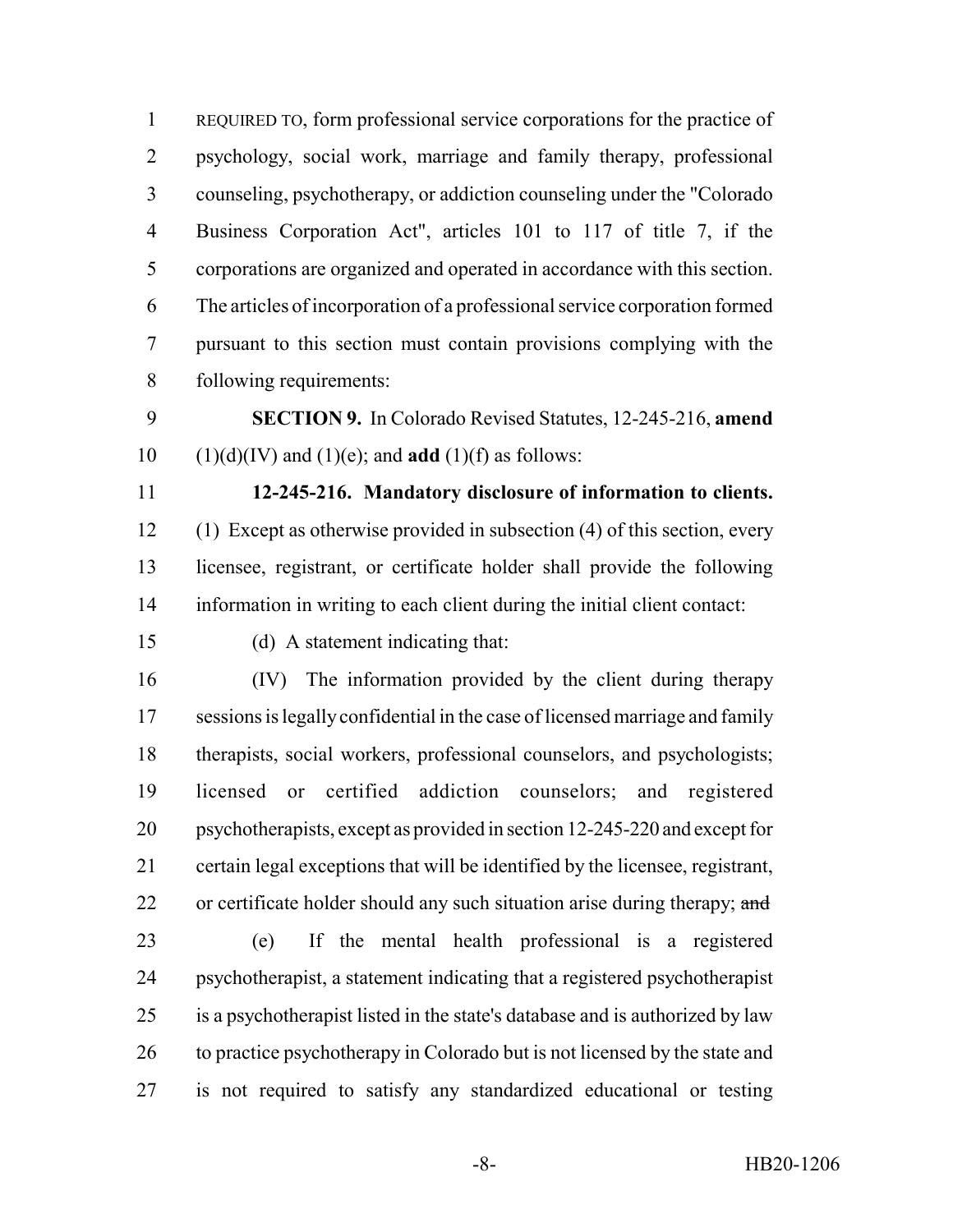| $\mathbf{1}$   | requirements to obtain a registration from the state; AND                  |
|----------------|----------------------------------------------------------------------------|
| $\overline{2}$ | (f) A STATEMENT INDICATING THAT A CLIENT'S RECORDS MAY NOT                 |
| 3              | BE MAINTAINED AFTER SEVEN YEARS PURSUANT TO SECTION 12-245-226             |
| $\overline{4}$ | (1)(a)(II)(A).                                                             |
| 5              | SECTION 10. In Colorado Revised Statutes, 12-245-217, amend                |
| 6              | $(2)(e)(IV)$ and $(2)(f)$ ; and <b>add</b> $(2)(g)$ as follows:            |
| 7              | 12-245-217. Scope of article - exemptions. (2) The provisions              |
| 8              | of this article 245 shall not apply to:                                    |
| 9              | (e) A person who resides in another state and who is currently             |
| 10             | licensed or certified as a psychologist, marriage and family therapist,    |
| 11             | clinical social worker, professional counselor, or addiction counselor in  |
| 12             | that state to the extent that the licensed or certified person performs    |
| 13             | activities or services in this state, if the activities and services are:  |
| 14             | (IV) Disclosed to the public that the person is not licensed or            |
| 15             | certified in this state; or                                                |
| 16             | (f) A professional coach, including a life coach, executive coach,         |
| 17             | personal coach, or business coach, who has had coach-specific training     |
| 18             | and who serves clients exclusively as a coach, as long as the professional |
| 19             | coach does not engage in the practice of psychology, social work,          |
| 20             | marriage and family therapy, licensed professional counseling,             |
| 21             | psychotherapy, or addiction counseling, as those practices are defined in  |
| 22             | this article 245; OR                                                       |
| 23             | (g) STUDENTS WHO ARE ENROLLED IN A SCHOOL PROGRAM AND                      |
| 24             | ARE PRACTICING AS PART OF A SCHOOL PRACTICUM OR CLINICAL                   |
| 25             | PROGRAM.                                                                   |
| 26             | <b>SECTION 11.</b> In Colorado Revised Statutes, amend 12-245-218          |
| 27             | as follows:                                                                |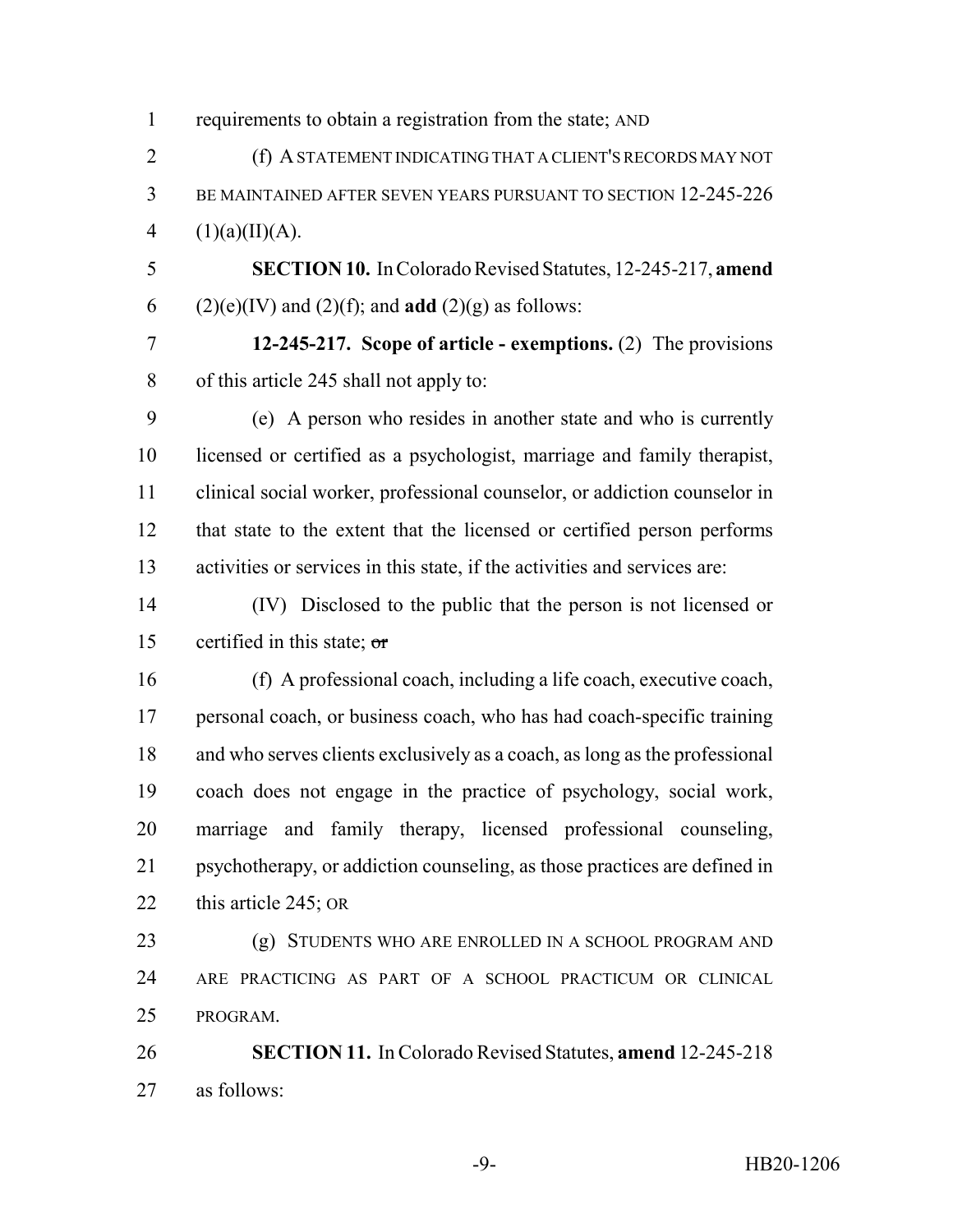**12-245-218. Title use restrictions.** (1) A psychologist, social worker, marriage and family therapist, professional counselor, PSYCHOTHERAPIST, or addiction counselor may only use the title for 4 which he or she THE PERSON is licensed, certified, or registered under this article 245 OR FOR WHICH THE PERSON HAS OBTAINED THE REQUIRED CREDENTIALS. Except as provided in section 12-245-306 (3), no other person shall:

 (a) Hold himself or herself out to the public by any title or description of services incorporating the terms "licensed clinical social worker", "clinical social worker", "LCSW", "licensed social worker", "LSW", "PROVISIONAL SOCIAL WORKER", "SWP", "marriage and family therapist", "LMFT", "MFT", "MARRIAGE AND FAMILY THERAPIST CANDIDATE", "MFT CANDIDATE", "MFTC", "professional counselor", "LICENSED PROFESSIONAL COUNSELOR", "LPC", "LICENSED PROFESSIONAL COUNSELOR CANDIDATE", "LPCC", "PROVISIONAL LICENSED PROFESSIONAL COUNSELOR", "psychologist", "PROVISIONAL PSYCHOLOGIST", "psychologist candidate", "psychology", "psychological", "REGISTERED PSYCHOTHERAPIST", "addiction counselor", "licensed addiction counselor", "LAC", "certified addiction counselor", 20 or "CAC"; and no other person shall; OR

21 (b) State or imply that he or she THE PERSON is licensed, CERTIFIED, OR REGISTERED to practice social work, marriage and family therapy, professional counseling, psychology, PSYCHOTHERAPY, or addiction counseling.

 (2) Nothing in this section shall prohibit a person from stating or using the educational degrees that the person has obtained.

**SECTION 12.** In Colorado Revised Statutes, 12-245-220, **amend**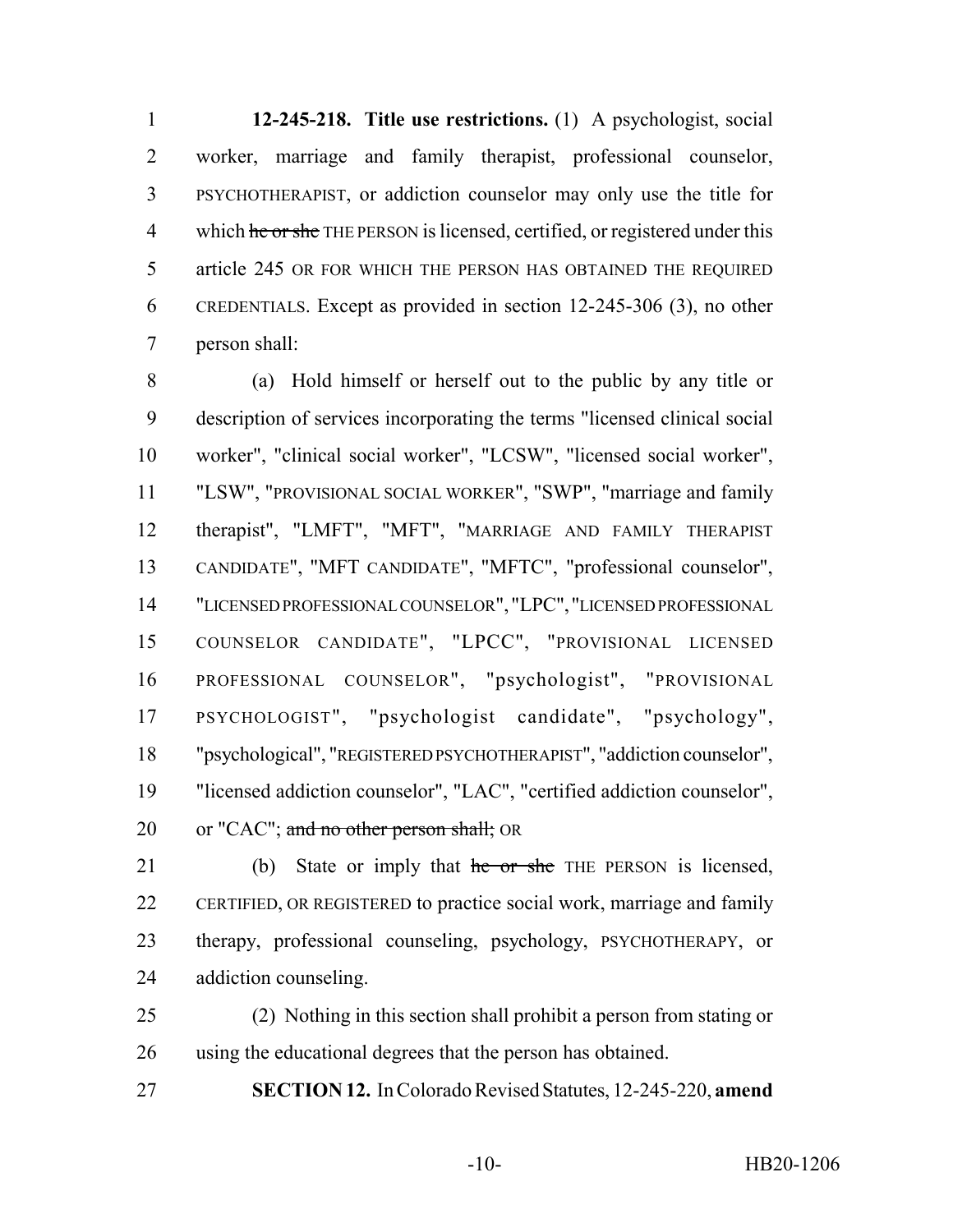(2) introductory portion and (2)(d)(IV)(B); and **repeal** (6) as follows:

 **12-245-220. Disclosure of confidential communications - definitions.** (2) Subsection (1) of this section does not apply AND A PERSON MAY DISCLOSE CONFIDENTIAL INFORMATION when:

 (d) (IV) (B) Notwithstanding subsection (6) of this section, This subsection (2)(d) applies to covered entities, as defined in HIPAA.

 (6) This section does not apply to covered entities, their business associates, or health oversight agencies, as each is defined in the federal "Health Insurance Portability and Accountability Act of 1996", as amended by the federal "Health Information Technology for Economic 11 and Clinical Health Act", Pub.L. 111-5, as amended, and the respective implementing regulations.

 **SECTION 13.** In Colorado Revised Statutes, 12-245-224, **amend** 14 (1)(a), (1)(o), and (1)(q) as follows:

 **12-245-224. Prohibited activities - related provisions - definition.** (1) A person licensed, registered, or certified under this article 245 violates this article 245 if the person:

 (a) (I) Has been convicted of or pled guilty or nolo contendere to a felony OR TO ANY CRIME RELATED TO THE PERSON'S PRACTICE, or received a deferred sentence to a felony charge. A certified copy of the 21 judgment of a court of competent jurisdiction of the conviction or plea is conclusive evidence of the conviction or plea. In considering the disciplinary action, each board is governed by sections 12-20-202 (5) and 24-5-101.

25 (II) HAS FAILED TO REPORT TO THE BOARD THAT REGULATES THE PERSON'S PROFESSION OF A CONVICTION OF A CRIME WITHIN THIRTY DAYS AFTER THE CONVICTION.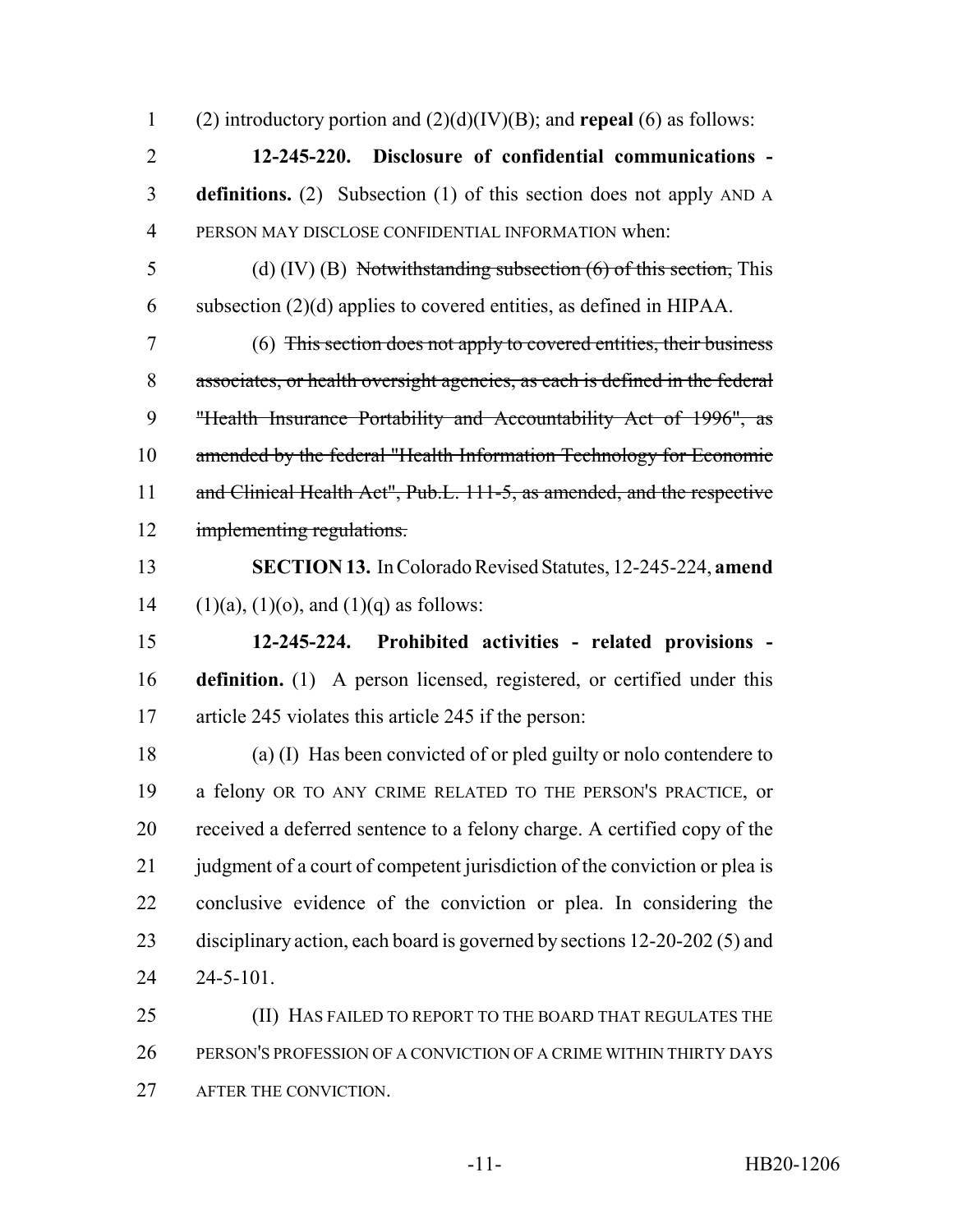(o) Has accepted commissions or rebates or other forms of remuneration for referring clients to other professional persons, UNLESS THE REMUNERATION IS BASED ON SERVICES PROVIDED AND NOT FOR THE REFERRAL ITSELF;

 (q) Has offered or given commissions, rebates, or other forms of 6 remuneration for the referral of clients except that UNLESS THE OFFER OR REMUNERATION WAS FOR SERVICES PROVIDED AND NOT FOR THE REFERRAL ITSELF. A licensee, registrant, or certificate holder may pay an independent advertising or marketing agent compensation for advertising or marketing services rendered on the person's behalf by the agent, including compensation that is paid for the results of performance of the services on a per-patient basis.

 **SECTION 14.** In Colorado Revised Statutes, 12-245-226, **amend** 14  $(2)(d)(I)$  and (8) as follows:

 **12-245-226. Disciplinary proceedings - judicial review - mental and physical examinations - multiple licenses.** (2) (d) (I) If a board has reasonable cause to believe that a licensee, registrant, or certificate holder whom the board licenses, registers, or certifies pursuant to this article 245 is unable to practice with reasonable skill and safety to patients, the board may require the licensee, registrant, or certificate holder to submit to mental or physical examinations designated by the board. Upon the failure of the licensee, registrant, or certificate holder to submit to a mental or physical examination, and unless the person shows good cause 24 for the failure, the board may act pursuant to subsection  $(2)(c)$  of this 25 section or enjoin a licensee, registrant, or certificate holder pursuant to 26 section 12-245-230 SUSPEND THE LICENSE, CERTIFICATION, OR REGISTRATION OF THE PERSON until the person submits to the required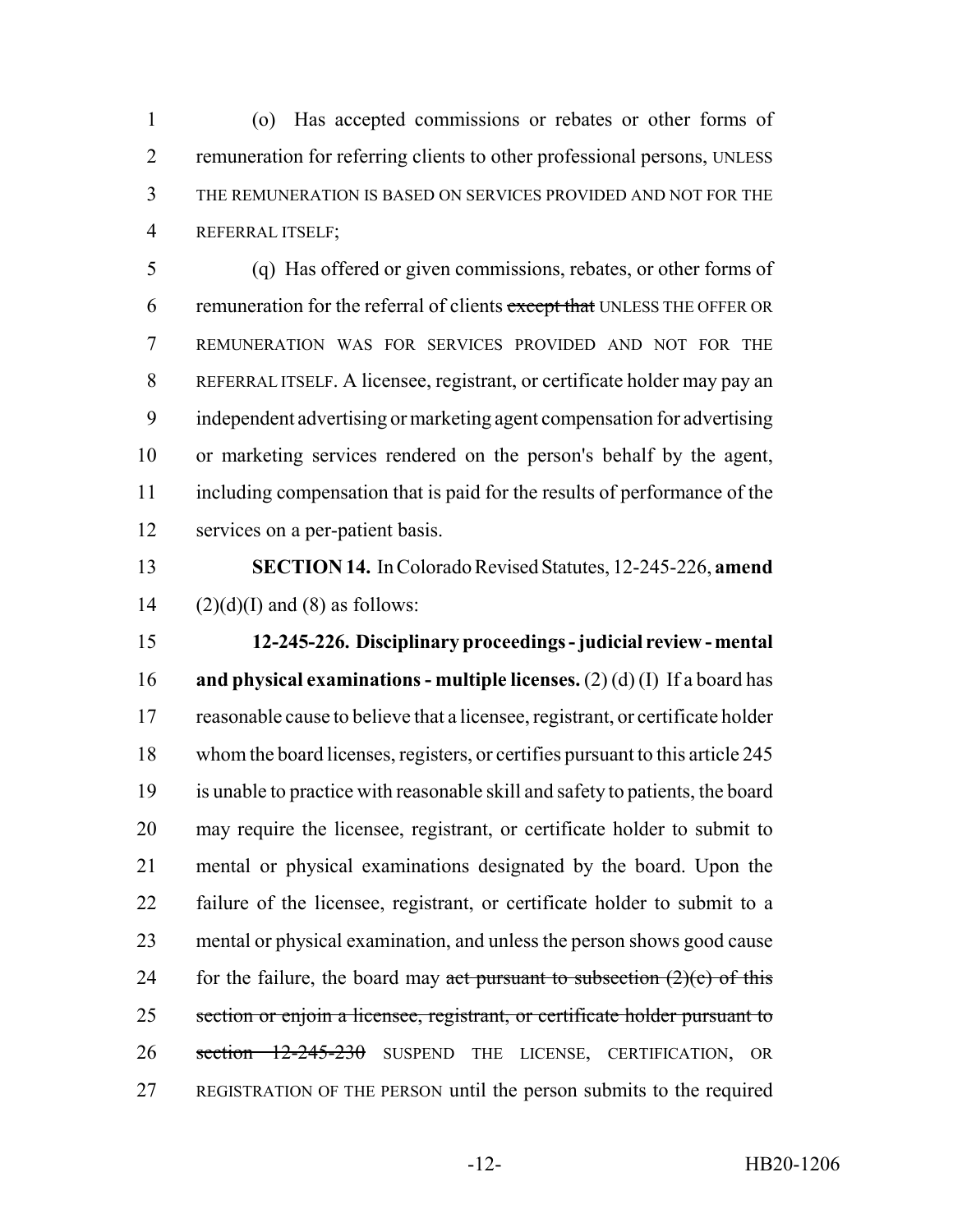examinations.

 (8) (a) Any licensee, registrant, or certificate holder who has direct knowledge that a licensee, registrant, or certificate holder has violated section 12-245-224 or 12-245-228 has a duty to report the violation to the board that licenses, registers, or certifies the licensee, registrant, or certificate holder pursuant to this article 245 unless reporting the violation would violate the prohibition against disclosure of confidential information without client consent pursuant to section 12-245-220.

 (b) PRIOR TO REPORTING A VIOLATION OF SECTION 12-245-224 AND IF THE VIOLATION HAS NOT HARMED OR DOES NOT HAVE THE RISK OF HARMING A CLIENT AND IS DETERMINED TO BE APPROPRIATE FOR INFORMAL RESOLUTION BY THE LICENSEE, CANDIDATE, OR CERTIFICATE HOLDER, THE LICENSEE, CANDIDATE, OR CERTIFICATE HOLDER MAY SEEK TO RESOLVE THE ISSUE INFORMALLY THROUGH ADHERENCE TO THE APPLICABLE NATIONALLY ESTABLISHED CODE OF ETHICS FOR THE PROFESSION.

 **SECTION 15.** In Colorado Revised Statutes, 12-245-404, **amend** 19  $(2)(c)$  as follows:

 **12-245-404. Qualifications - examination - licensure and registration.** (2) The board shall license as a licensed clinical social worker a person who files an application, in a form and manner required by the board, submits the fee required by the board pursuant to section 12-245-205, and submits evidence satisfactory to the board that the applicant:

 (c) Has practiced social work for at least two years under the VIRTUAL OR IN-PERSON supervision of a licensed clinical social worker OR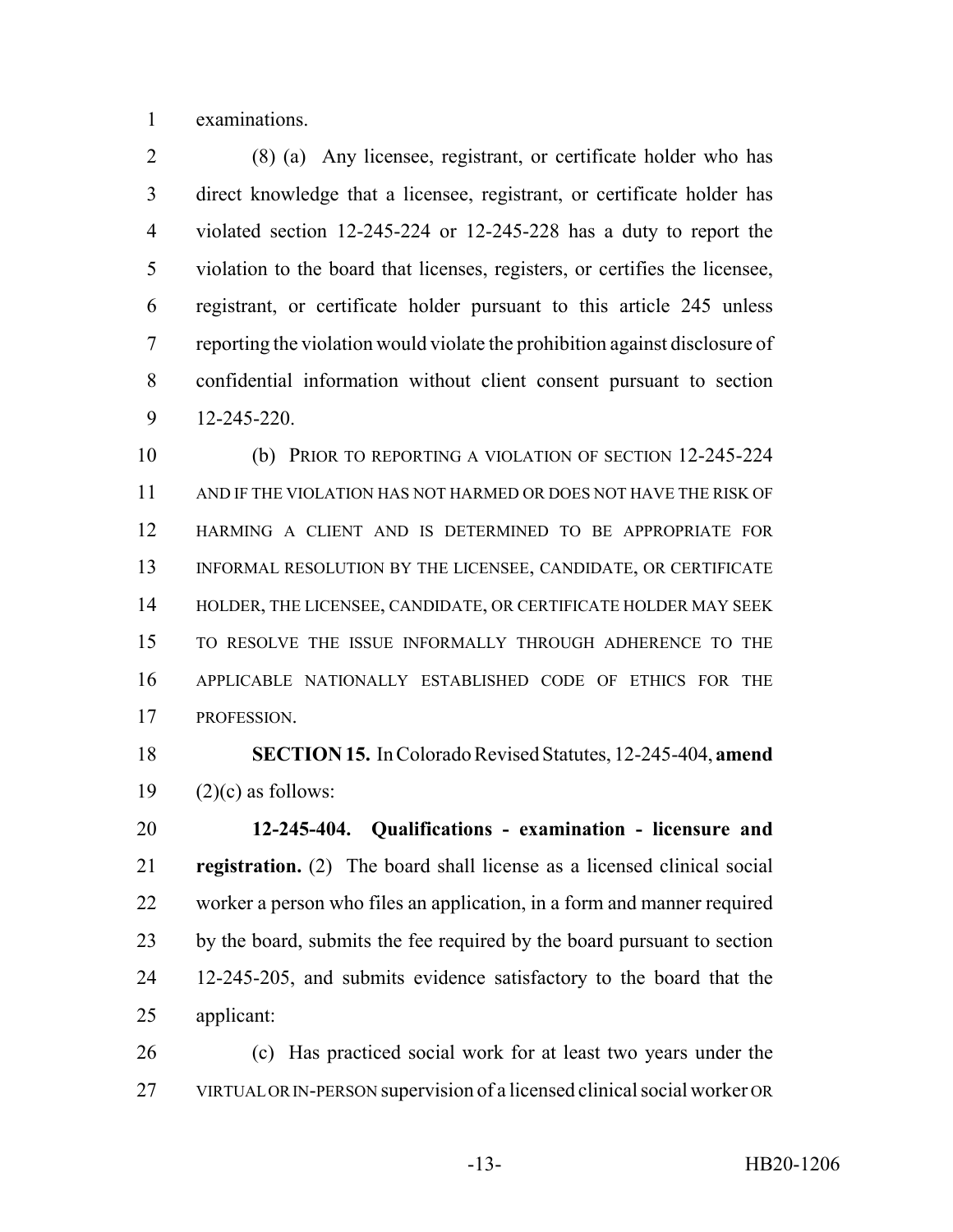OTHER PERSON WITH EQUIVALENT EXPERIENCE AS DETERMINED BY THE BOARD, which practice includes training and work experience in the area of clinical social work practice; and

 **SECTION 16.** In Colorado Revised Statutes, 12-245-406, **amend** (3) as follows:

 **12-245-406. Scope of part.** (3) No person may supervise the practice of social work for the purpose of licensure compliance or 8 disciplinary proceedings unless licensed APPROVED BY THE BOARD 9 pursuant to section 12-245-404. except that, in cases where no licensed clinical social worker is available for supervision for licensure, the 11 licensee may apply to the board for approval to be supervised by a person 12 with equivalent experience as determined by the board.

 **SECTION 17.** In Colorado Revised Statutes, **amend** 12-245-408 as follows:

 **12-245-408. Clinical social work practice of psychotherapy.** For the purpose of licensure, the practice, under this part 4, of psychotherapy and other clinical activities within the definition of social work practice in section 12-245-403 is limited to licensed clinical social workers or licensed social workers supervised by licensed clinical social 20 workers IN ACCORDANCE WITH SECTION 12-245-404 (2)(c).

 **SECTION 18.** In Colorado Revised Statutes, 12-245-410, **amend** 22  $(1)(b)(III)$  as follows:

 **12-245-410. Continuing professional competency - rules - definition.** (1) (b) The board shall adopt rules establishing a continuing professional competency program that includes, at a minimum, the following elements:

(III) Periodic demonstration of knowledge and skills through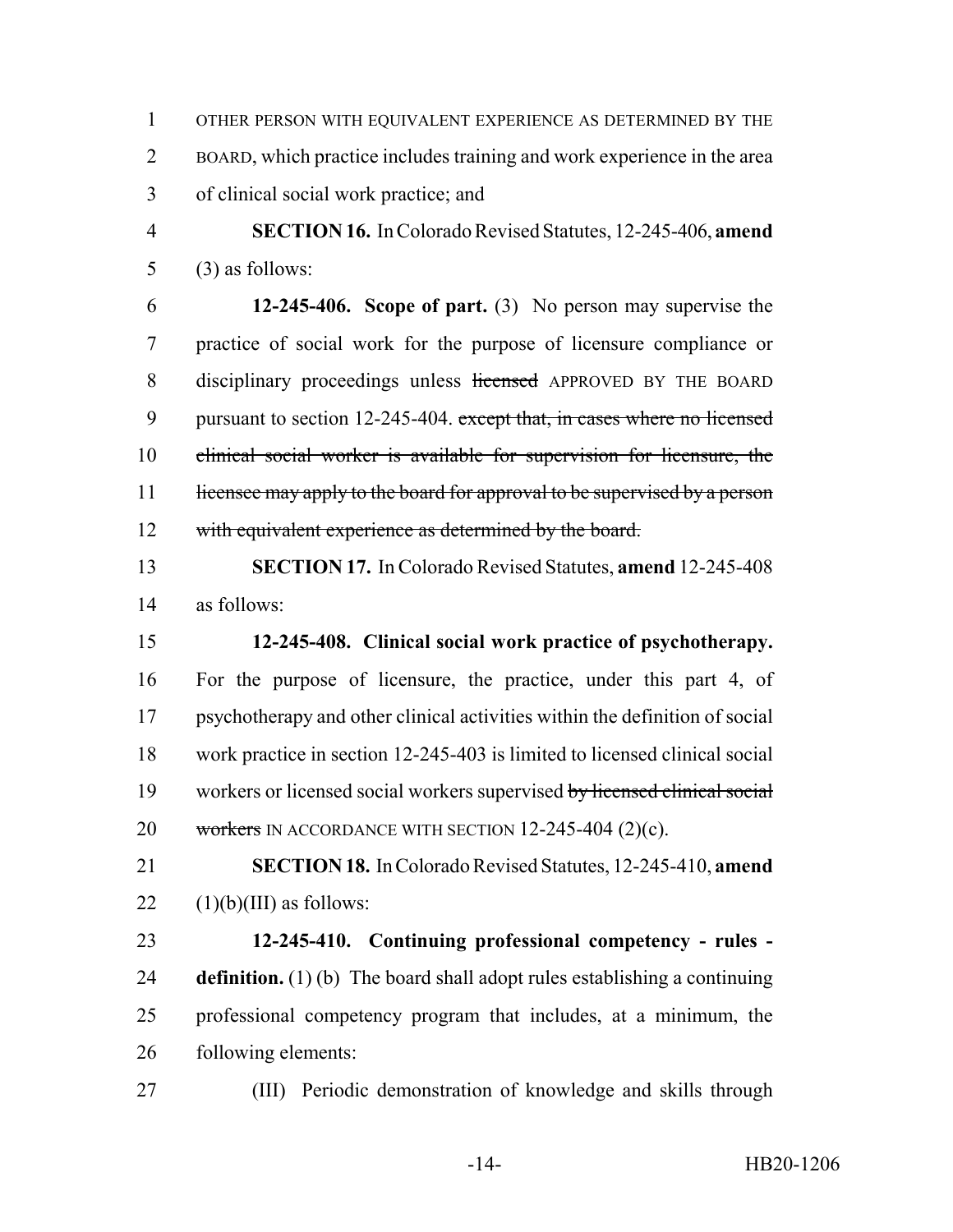documentation of activities necessary to ensure at least minimal ability to safely practice the profession. COURSE WORK PROVIDED BY AN ACCREDITED EDUCATIONAL INSTITUTION OR A NATIONALLY OR REGIONALLY RECOGNIZED PROFESSIONAL ORGANIZATION IS THE ONLY ONE OF A NUMBER OF CONTINUING PROFESSIONAL COMPETENCY ACTIVITIES THAT MAY SATISFY THE FULL CONTINUING COMPETENCY REQUIREMENT. Nothing in this subsection (1)(b)(III) shall require a licensed clinical social worker or a licensed social worker to retake any examination required pursuant to section 12-245-404 in connection with initial licensure.

 **SECTION 19.** In Colorado Revised Statutes, 12-245-302, **amend** (2) introductory portion and (2)(b); and **repeal** (3) as follows:

 **12-245-302. State board of psychologist examiners - created - members - terms.** (2) The board consists of seven members who are citizens of the United States and residents of the state of Colorado as follows:

 (b) Three board members must be representatives of the general 18 public. one of whom may be a mental health consumer or family member of a mental health consumer. These individuals must have never been psychologists, applicants or former applicants for licensure as psychologists, members of another mental health profession, or members 22 of households that include psychologists or members of another mental 23 health profession or otherwise have conflicts of interest or the appearance 24 of conflicts with their duties as board members.

25 (3) (a) Each board member shall hold office until the expiration 26 of the member's appointed term or until a successor is duly appointed. 27 Except as specified in subsection  $(3)(b)$  of this section, the term of each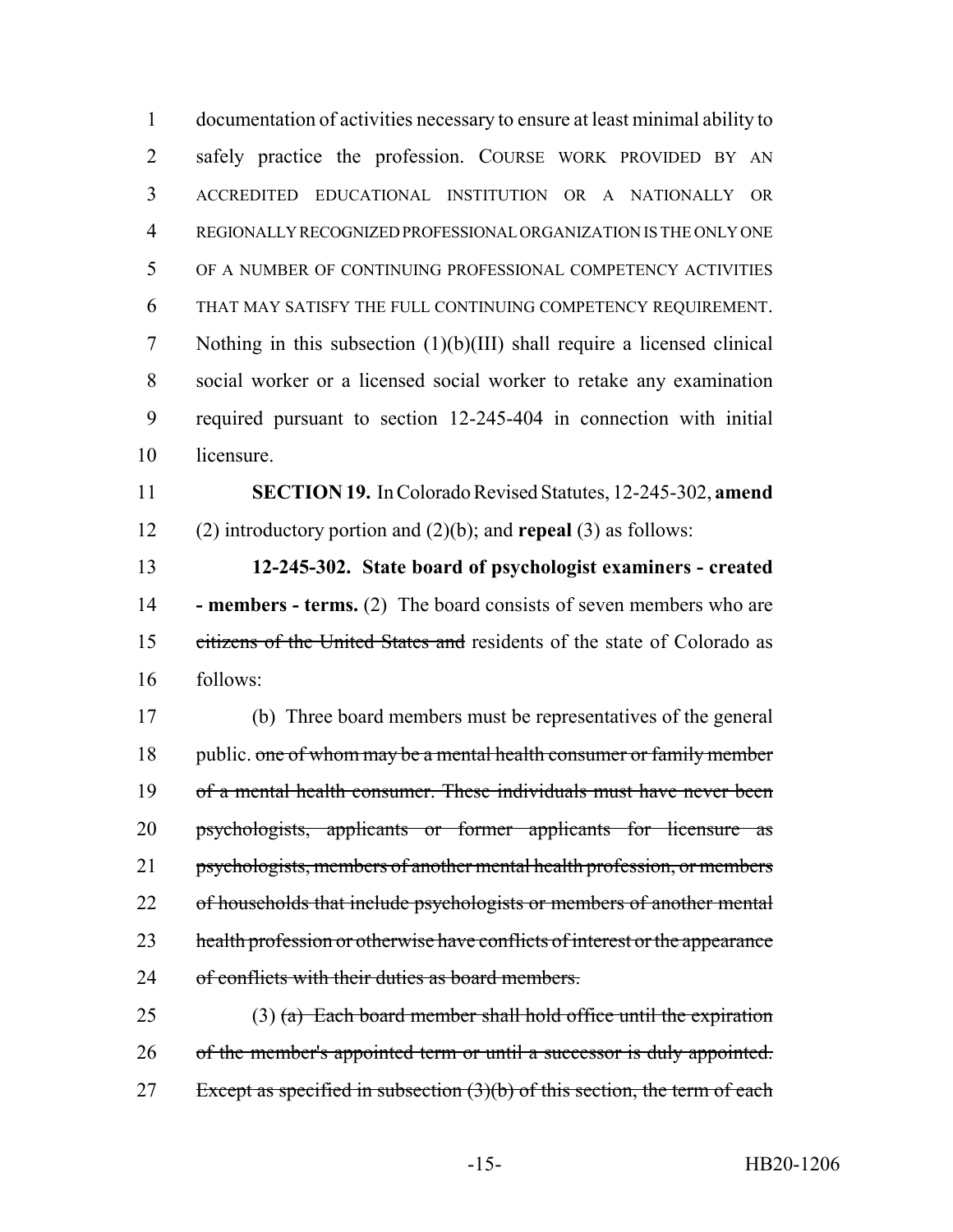member shall be four years, and no board member shall serve more than two full consecutive terms. Any vacancy occurring in board membership other than by expiration of a term shall be filled by the governor by appointment for the unexpired term of the member.

5 (b) The terms of office of the members on the board are modified 6 as follows in order to ensure staggered terms of office:

7 (I) The second term of office of the licensed psychologist board 8 member and one of the two board members representing the general 9 public, whose second term would otherwise expire on June 30, 2010, 10 shall expire on May 31, 2008, and the governor shall appoint one new 11 licensed psychologist and one new representative of the general public to 12 serve terms as described in subsection  $(3)(a)$  of this section commencing 13 on June 1, 2008.

14 (II) The initial term of office of the one board member 15 representing the general public whose initial term would otherwise expire 16 on June 30, 2009, shall expire on May 31, 2009, and the board member 17 is eligible to serve one additional four-year term commencing on June 1, 18 2009, and expiring on May 31, 2013. On and after the expiration of this 19 board member's term or a vacancy in this position, the governor shall 20 appoint a licensed psychologist to this position on the board, who is 21 eligible to serve terms as described in subsection  $(3)(a)$  of this section 22 commencing on June 1 of the applicable year.

23 (III) The initial term of office of one of the two licensed 24 psychologist board members whose initial term would otherwise expire 25 on June 30, 2010, shall expire on May 31, 2009. This board member shall 26 be eligible to serve one additional four-year term, commencing on June 27 1, 2009, and expiring on May 31, 2013. On and after the expiration of this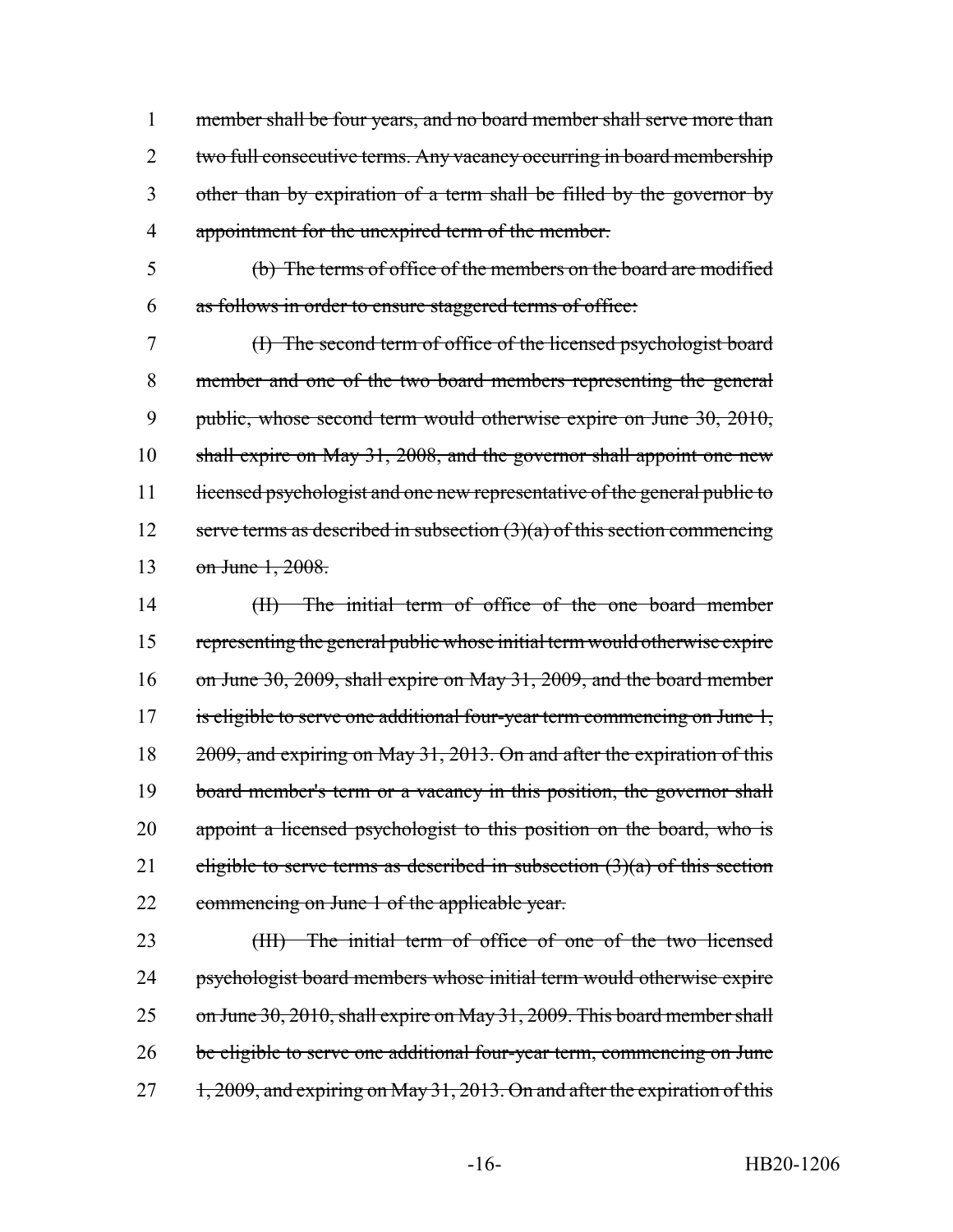board member's term, persons appointed to this position on the board 2 shall serve terms as described in subsection  $(3)(a)$  of this section commencing on June 1 of the applicable year.

 (IV) The initial terms of office of the remaining licensed psychologist board member and the other board member representing the 6 general public, whose initial terms would otherwise expire on June , 2010, shall expire on May 31, 2010. Each of these board members shall be eligible to serve one additional four-year term commencing on June 1, 9 2010, and expiring on May 31, 2014. On and after the expiration of these 10 board members' terms, persons appointed to these positions on the board 11 shall serve terms as described in subsection  $(3)(a)$  of this section commencing on June 1 of the applicable year.

 (V) The second term of office of the remaining board member representing the general public whose second term would otherwise expire on June 30, 2010, shall expire on May 31, 2010. The governor 16 shall appoint one new representative of the general public to serve terms 17 as described in subsection  $(3)(a)$  of this section commencing on June 1, 2010.

 **SECTION 20.** In Colorado Revised Statutes, 12-245-304, **amend** 20  $(1)(d)$  and  $(1)(e)$ ; and **add**  $(1)(f)$  as follows:

 **12-245-304. Qualifications - examinations - licensure.** (1) The board shall issue a license as a psychologist to each applicant who files an application in a form and manner required by the board, submits the fee required by the board pursuant to section 12-245-205, and furnishes evidence satisfactory to the board that the applicant:

 (d) Has had at least one year of postdoctoral experience practicing 27 psychology under supervision approved by the board; and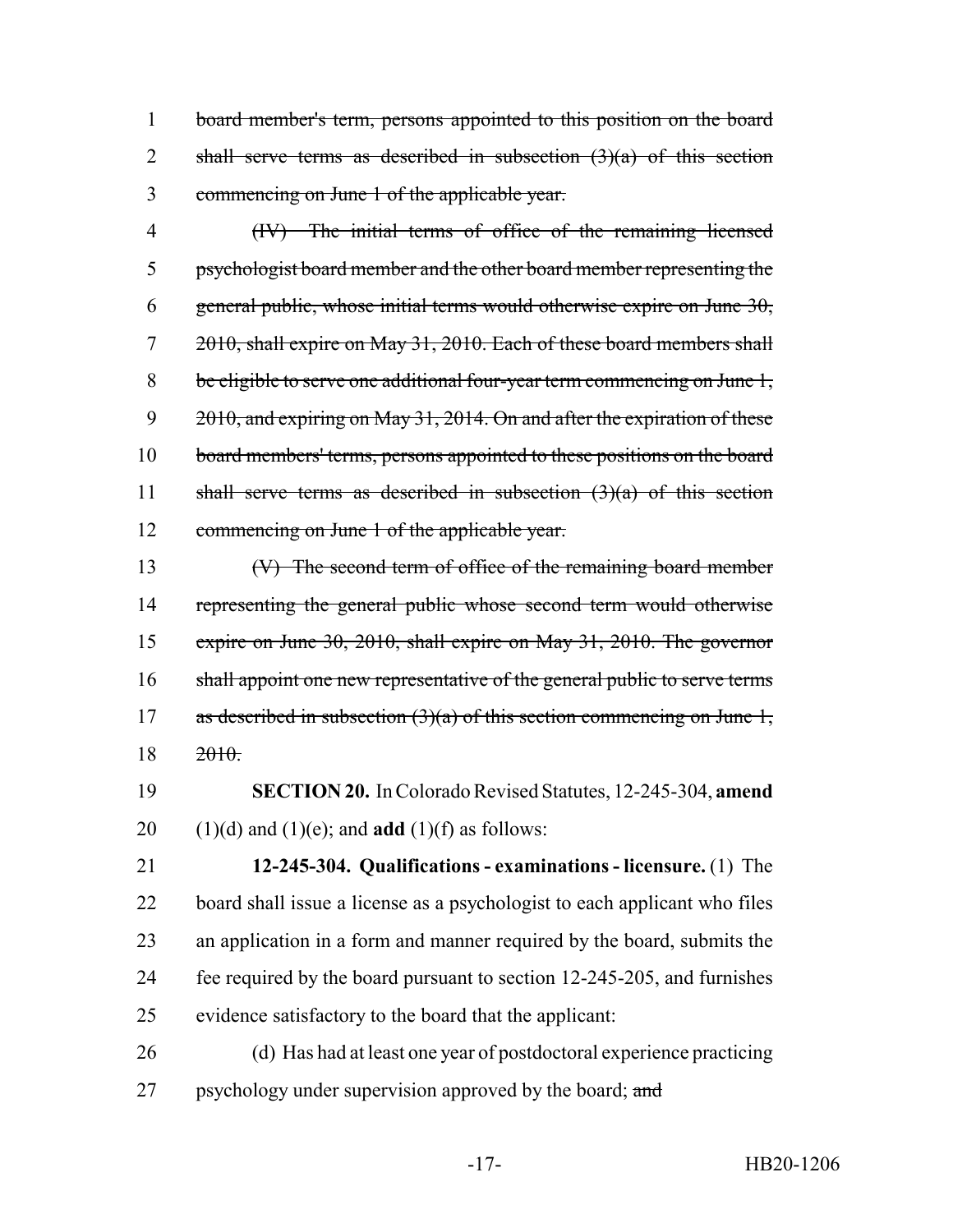| $\mathbf{1}$   | (e) Demonstrates professional competence by passing a single,                 |
|----------------|-------------------------------------------------------------------------------|
| $\overline{2}$ | written examination in psychology as prescribed by the board and a            |
| 3              | jurisprudence examination administered by the division; AND                   |
| $\overline{4}$ | (f) ON AND AFTER THE EFFECTIVE DATE OF THIS SUBSECTION $(1)(f)$ ,             |
| 5              | UPON THE INITIAL APPLICATION FOR LICENSURE HAS COMPLETED A                    |
| 6              | NAME-BASED CRIMINAL HISTORY RECORD CHECK, AS DEFINED IN SECTION               |
| 7              | 22-2-119.3 (6)(d), WITH SATISFACTORY RESULTS AS DETERMINED BY THE             |
| 8              | BOARD.                                                                        |
| 9              | <b>SECTION 21.</b> In Colorado Revised Statutes, 12-245-402, amend            |
| 10             | $(1)$ as follows:                                                             |
| 11             | 12-245-402. State board of social work examiners - created -                  |
| 12             | <b>members - terms.</b> (1) There is hereby created under the supervision and |
| 13             | control of the division the state board of social work examiners, which       |
| 14             | shall consist CONSISTS of seven members who are citizens of the United        |
| 15             | <b>States and residents of the state of Colorado.</b>                         |
| 16             | <b>SECTION 22.</b> In Colorado Revised Statutes, 12-245-502, amend            |
| 17             | $(1)$ as follows:                                                             |
| 18             | 12-245-502. State board of marriage and family therapist                      |
| 19             | examiners - created - members - terms. (1) There is hereby created            |
| 20             | under the supervision and control of the division the state board of          |
| 21             | marriage and family therapist examiners, which shall consist CONSISTS of      |
| 22             | seven members who are citizens of the United States and residents of the      |
| 23             | state of Colorado.                                                            |
| 24             | <b>SECTION 23.</b> In Colorado Revised Statutes, 12-245-602, amend            |
| 25             | $(1)$ as follows:                                                             |
| 26             | 12-245-602. State board of licensed professional counselor                    |
| 27             | examiners - created - members - fines. $(1)$ There is hereby created the      |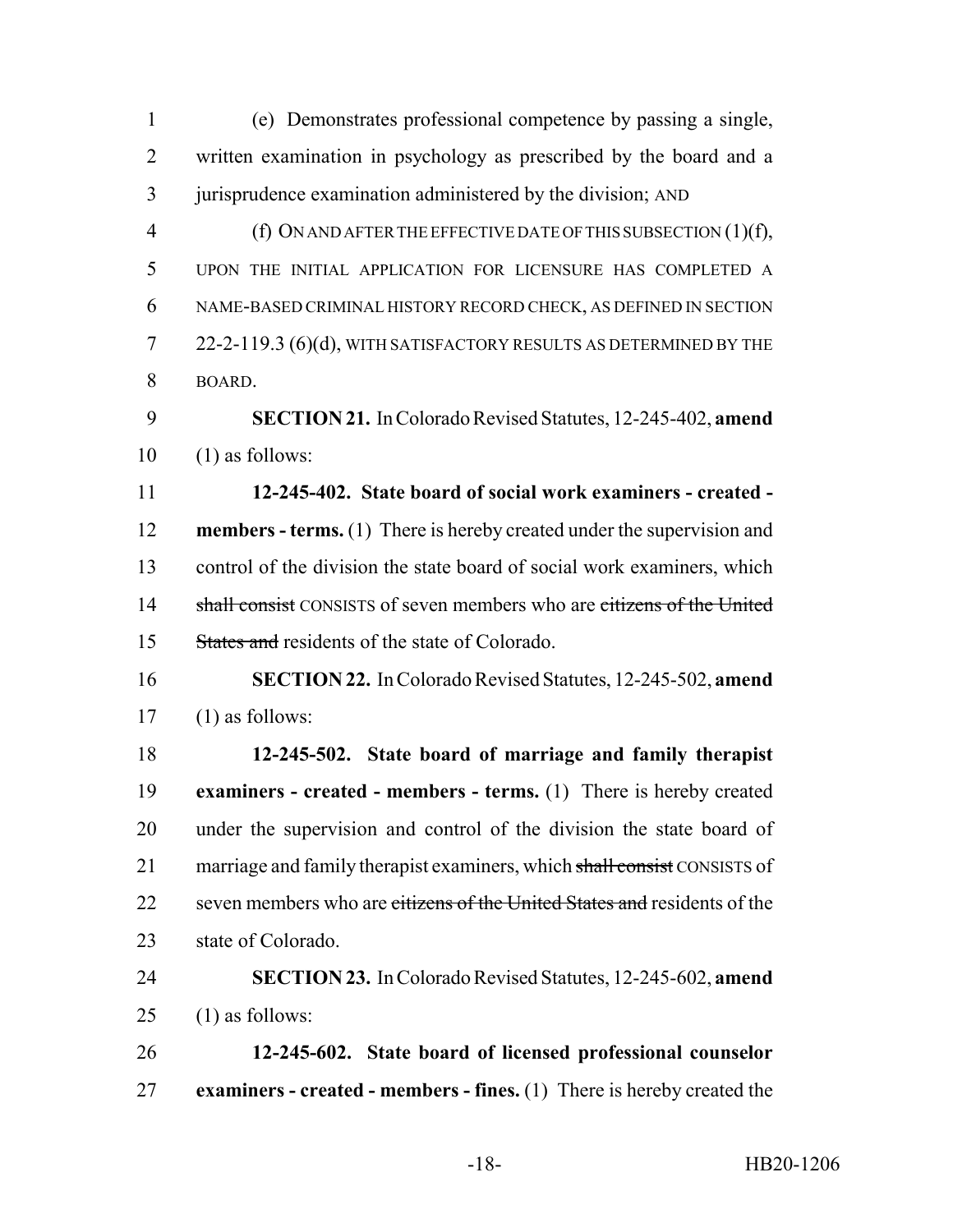state board of licensed professional counselor examiners under the 2 supervision and control of the division. The board shall consist CONSISTS 3 of seven members who are citizens of the United States and residents of the state of Colorado.

 **SECTION 24.** In Colorado Revised Statutes, 12-245-703, **repeal**  $6 \qquad (2)$  as follows:

 **12-245-703. Database of registered psychotherapists - unauthorized practice - penalties - data collection.** (2) A person who: Is licensed pursuant to part 3, 4, 5, 6, or 8 of this article 245; is registered as a psychologist candidate, licensed social worker, marriage and family 11 therapist candidate, or professional counselor candidate; or is enrolled in 12 a professional training program at an approved school and actively working toward acquiring and demonstrating the necessary qualifications 14 for licensure set forth in section 12-245-304, 12-245-404, 12-245-504, 12-245-604, or 12-245-804 may, but is not required to, register with the database of registered psychotherapists.

 **SECTION 25.** In Colorado Revised Statutes, 12-245-802, **amend** (2) introductory portion as follows:

 **12-245-802. State board of addiction counselor examiners - created - members - terms.** (2) The board consists of seven members 21 who are citizens of the United States and residents of the state of Colorado. The governor shall appoint the members of the board as follows:

 **SECTION 26.** In Colorado Revised Statutes, 12-245-804, **amend** (3) as follows:

 **12-245-804. Requirements for licensure and certification - rules.** (3) The state board of human services in the department of human